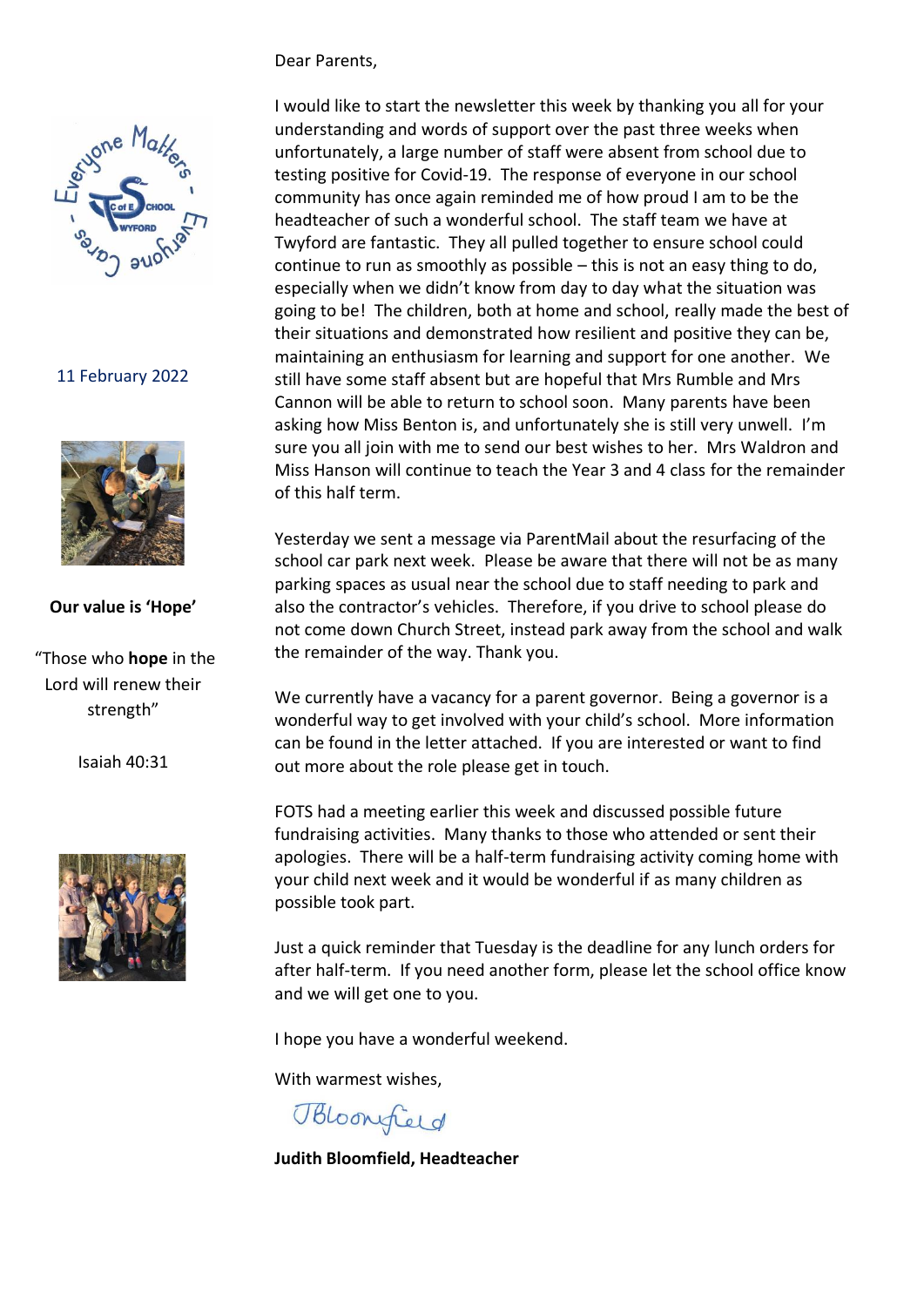## Twyford C of E School



School **Diary** 



Friday, 11 **February** 2022

| <b>TERM DATES 2021/22/23</b>                               |                            |            |                                                           |                                 |  |
|------------------------------------------------------------|----------------------------|------------|-----------------------------------------------------------|---------------------------------|--|
| <b>Spring Term</b>                                         | Wednesday 5th January 2022 |            |                                                           | Friday 18th February 2022       |  |
| 2022                                                       | Monday 28th February 2022  |            |                                                           | Friday 8th April 2022           |  |
| <b>Summer Term</b><br>2022                                 | Monday 25th April 2022     |            |                                                           | Friday 27th May 2022            |  |
|                                                            | Monday 6th June 2022       |            |                                                           | Tuesday 19th July 2022          |  |
| <b>Autumn Term</b><br>2022                                 | Monday 5th September 2022  |            |                                                           | Friday 21st October 2022        |  |
|                                                            | Monday 31st October 2022   |            |                                                           | Tuesday 20th December 2022      |  |
| <b>Spring Term</b>                                         | Wednesday 4th January 2023 |            |                                                           | Friday 10th February 2023       |  |
| 2023                                                       | Monday 20th February 2023  |            |                                                           | Friday 31st March 2023          |  |
| <b>Summer Term</b><br>2023                                 | Monday 17th April 2023     |            |                                                           | Friday 26th May 2023            |  |
|                                                            | Monday 5th June 2023       |            |                                                           | Friday 21st July 2023           |  |
| <b>DATES FOR YOUR DIARY</b>                                |                            |            |                                                           |                                 |  |
| Monday 14th February - Friday 18th                         |                            |            |                                                           |                                 |  |
| <b>February</b>                                            |                            | <b>New</b> | School car park being resurfaced                          |                                 |  |
| Friday 18th February 2022                                  |                            |            | School breaks up for half term                            |                                 |  |
| Monday 28th February 2022                                  |                            |            | School re-opens after half term                           |                                 |  |
| <b>Tuesday 1st March</b>                                   |                            | <b>New</b> | Secondary School Offer Day                                |                                 |  |
| Friday 8th April 2022                                      |                            |            | School breaks up for Easter holiday                       |                                 |  |
| Monday 18th April 2022                                     |                            |            | National Offer Day for Reception places in September 2022 |                                 |  |
| Monday 25th April 2022                                     |                            |            | Summer term starts                                        |                                 |  |
| Tuesday 26th April 2022                                    |                            |            | School Photographs - Groups                               |                                 |  |
| Wednesday 27th April 2022                                  |                            |            | Swimming lessons, Year 3, 4 and 5                         |                                 |  |
| Monday 2nd May 2022                                        |                            |            | <b>Bank Holiday - School closed</b>                       |                                 |  |
| Wednesday 4th May 2022<br>Monday 9th May - Friday 13th May |                            |            | Swimming lessons, Year 3, 4 and 5                         |                                 |  |
| 2022                                                       |                            |            | KS2 SATS (Year 6)                                         |                                 |  |
| Wednesday 11th May 2022                                    |                            |            | Swimming lessons, Year 3, 4 and 5                         |                                 |  |
| Wednesday 18th May 2022                                    |                            |            | Swimming lessons, Year 3, 4 and 5                         |                                 |  |
| Wednesday 25th May 2022                                    |                            |            | Swimming lessons, Year 3, 4 and 5                         |                                 |  |
| Friday 27th May 2022                                       |                            |            | School breaks up for half term                            |                                 |  |
| Monday 6th June 2022                                       |                            |            |                                                           | School re-opens after half term |  |
| Wednesday 8th June 2022                                    |                            |            | Swimming lessons, Year 3, 4 and 5                         |                                 |  |
| Monday 6th June - Friday 10th June<br>2022                 |                            |            | Year 1 phonics screening check                            |                                 |  |
| Wednesday 15th June 2022                                   |                            |            | Swimming lessons, Year 3, 4 and 5                         |                                 |  |
| Wednesday 22nd June 2022                                   |                            |            | Swimming lessons, Year 3, 4 and 5                         |                                 |  |
| Monday 20th June - Friday 24th June<br>2022                |                            |            | Upper Key Stage 2 Residential Trip to Fairthorne Manor    |                                 |  |
| Wednesday 29th June 2022                                   |                            |            | Last swimming lessons, Year 3, 4 and 5                    |                                 |  |
| Tuesday 5th July 2022                                      |                            |            | Proposed Transition Day                                   |                                 |  |
| Tuesday 19th July 2022                                     |                            |            | School breaks up for summer holiday                       |                                 |  |
| Tuesday 20th September 2022                                |                            |            |                                                           | Individual School Photographs   |  |